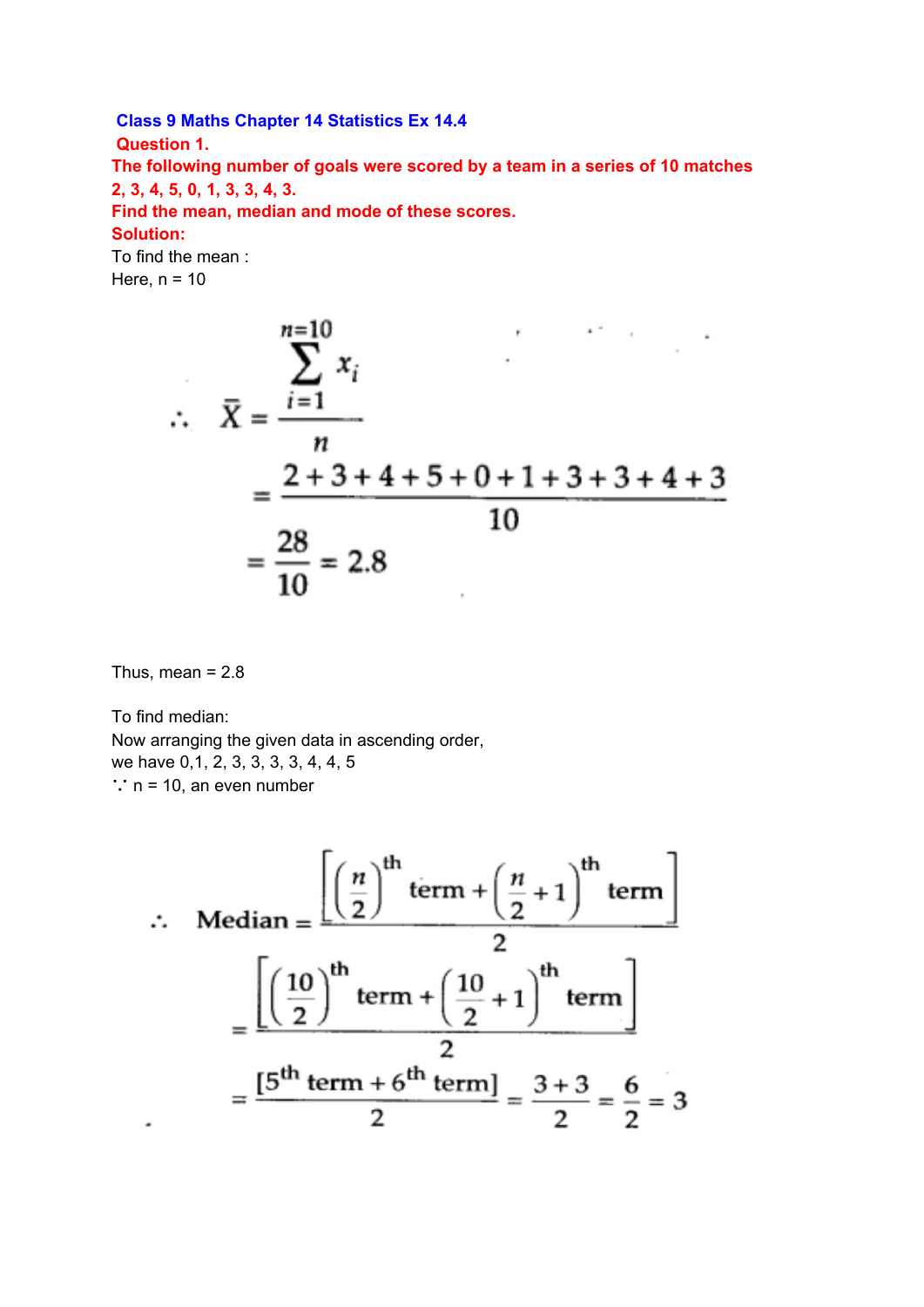Thus, median  $= 3$ 

To find mode:

In the given data, the observation 3 occurs 4 times,

i.e., maximum number of times.

Thus, mode  $= 3$ 

#### **Question 2.**

**In a mathematics test given to 15 students, the following marks (out of 100) are recorded**

**41, 39, 48, 52, 46, 62, 54, 40, 96, 52, 98, 40, 42, 52, 60 Find the mean, median and mode of this data.**

### **Solution:**

To find the mean: Here,  $n = 15$ 

As, 
$$
\bar{X} = \frac{\sum_{i=1}^{n=15} x_i}{n}
$$
  
=  $\frac{141 + 39 + 48 + 52 + 46 + 62 + 54 + 40 + 96 + 52 + 98 + 40 + 42 + 52 + 60}{15}$   
=  $\frac{822}{15} = 54.8$ 

Thus, mean  $= 54.8$ 

To find median: Arranging the given data in ascending order, we have 39, 40, 40, 41, 42, 46, 48, 52, 52, 52, 54, 60, 62, 96,98 ∵ n = 15, an odd number

$$
\therefore \text{ Median } = \left(\frac{n+1}{2}\right)^{\text{th}} \text{ term}
$$

$$
= \left(\frac{15+1}{2}\right)^{\text{th}} \text{ term} = \left(\frac{16}{2}\right)^{\text{th}} \text{ term}
$$

$$
= 8^{\text{th}} \text{ term} = 52
$$

Thus, median  $= 52$ 

To find mode: In the given data, the observation 52 occurs 3 times, i.e., the maximum number of times. Thus, mode  $= 52$